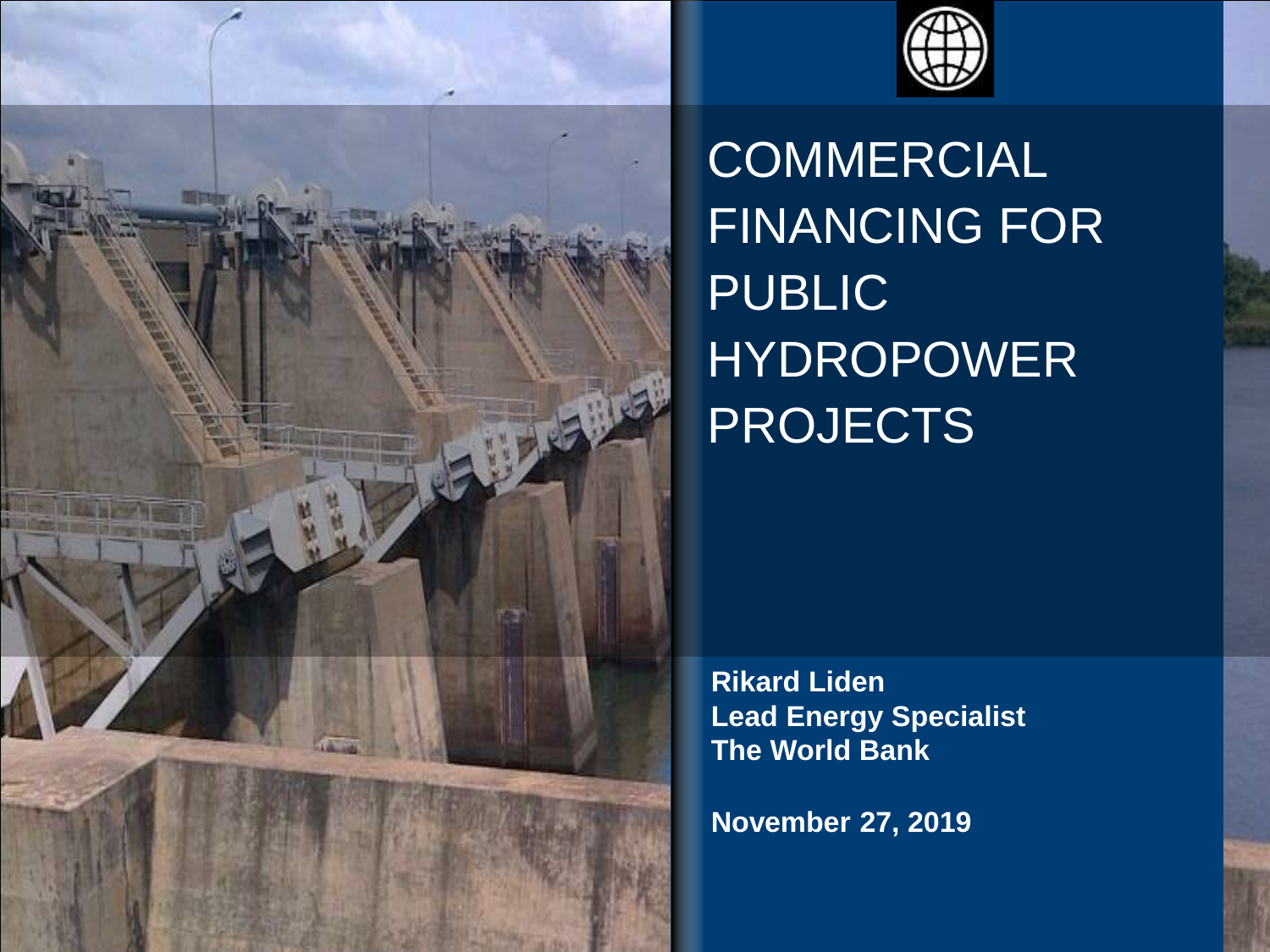# **Public financing is the normal**

## **Only 27% of new hydropower developed the last two decades were by private investors**

Private Sector Share of New Power Generation



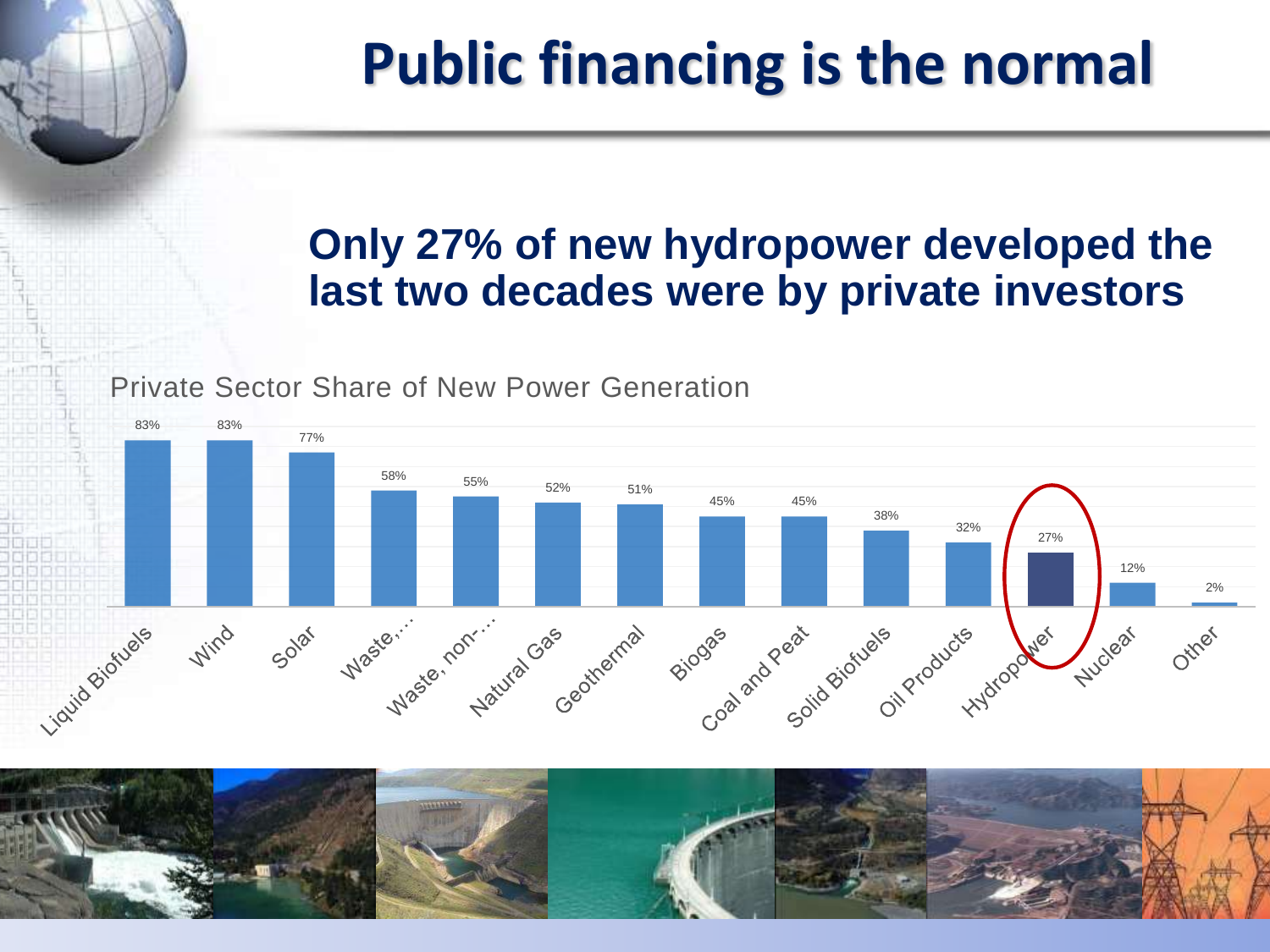# **Staged public financing**

## **Almost all large hydropower were developed publicly through staged financing**

• **Three Gorges, China, 22,000 MW** • **Itaipu, Brazil/Paraguay, 14,000 MW** • **Guri, Venezuela, 10,200 MW** • **Tucurui, Brazil, 8,370 MW** • **Grand Coulee, United States, 6,809 MW** • **Krasnoyarsk, Russia, 6,000 MW** • **Churchill Falls, Canada, 5,428 MW** • **Tarbela Dam, Pakistan, 4,888 MW** • **etc.**

### **Reasons:**

- **Long gestation, which give very high Interest During Construction if funded upfront**
- **High risks, often leading to delays** *Construction vear* 1932

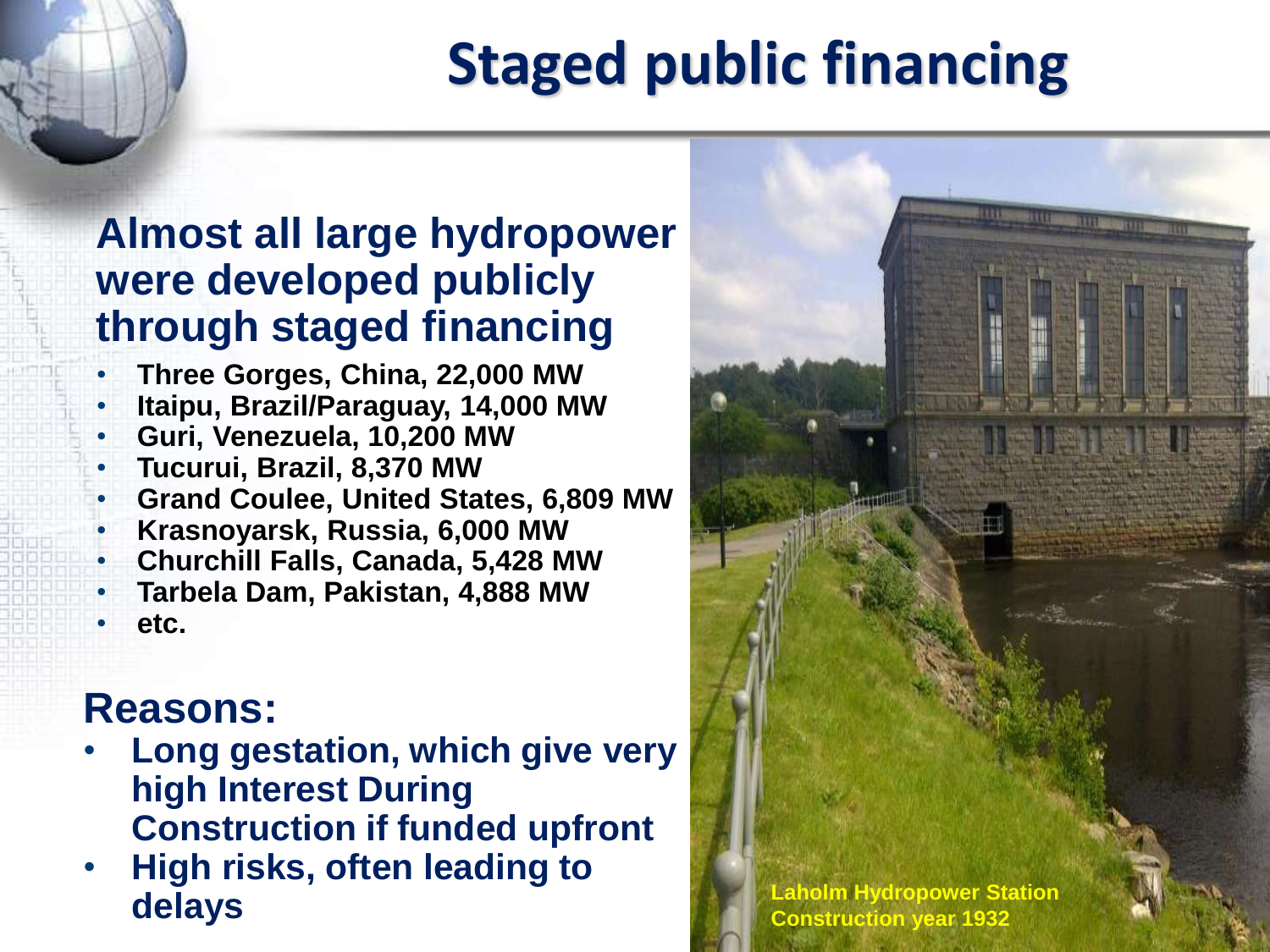# **Commercial funding has a role**

## **Case: Dasu Hydropower Project, Pakistan**

| <b>Project Background Info</b> |                    |
|--------------------------------|--------------------|
| <b>Project type</b>            | Run-of-river hydro |
| <b>Size</b>                    | 4,320 MW           |
| <b>Total cost</b>              | \$6 billion        |
|                                |                    |



#### **THE CHALLENGE**

- Large capital requirements including up to US\$600 million in preparatory works;
- Technical complexity, large size, and long construction period (8 years) require **capital provisions in sequences;**
- **Long term foreign currency (USD denominated) financing required;**
- **Political and contractual risks;**
- **Implementing entity never accessed successfully international capital markets.**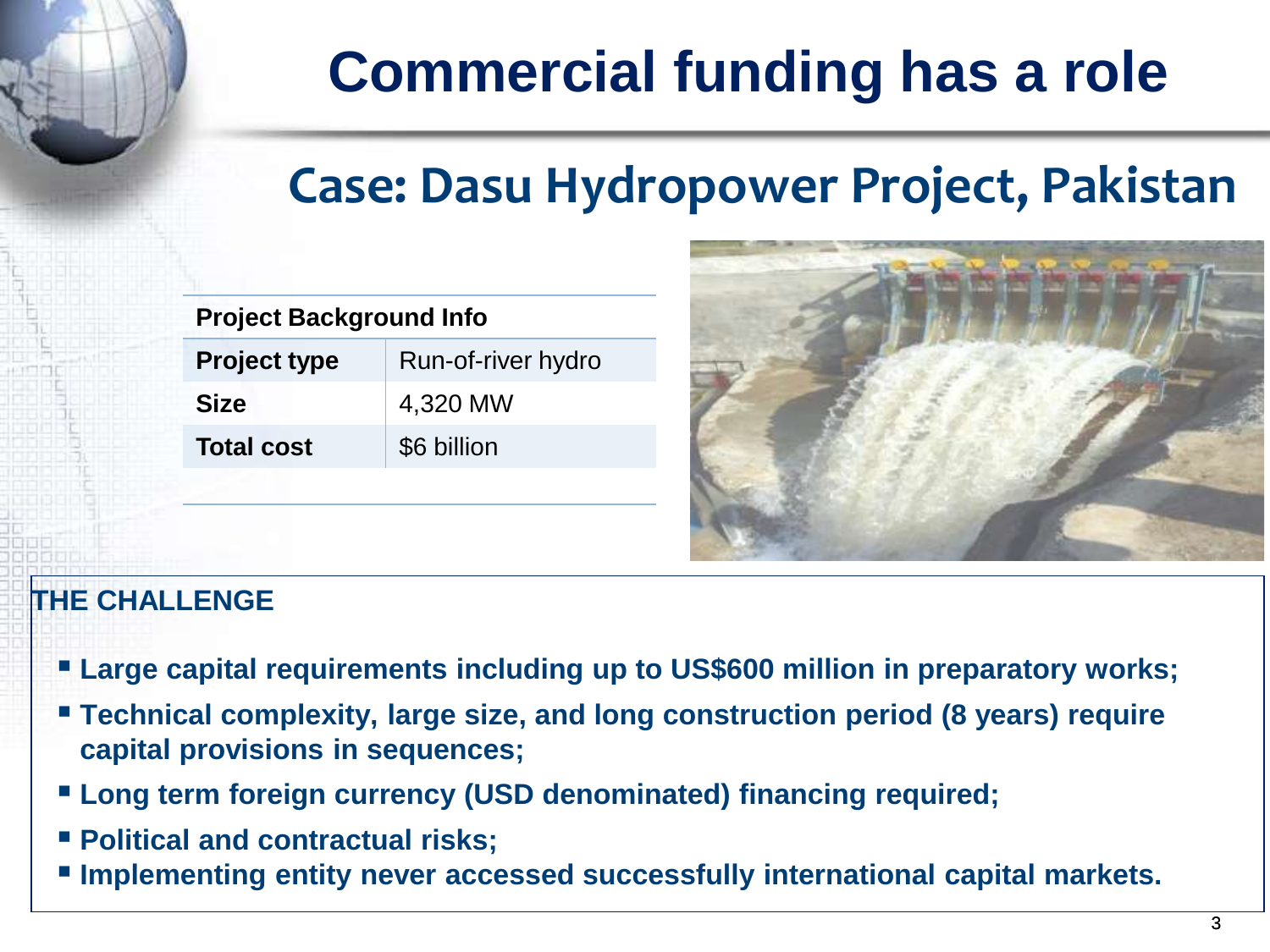# **Commercial funding has a role**



### **THE SOLUTION**

- **Public Corporate financing structure chosen (instead of private) to allow for slicing approach for capital mobilization;**
- **Sequenced financing package following the principle of raising capital when needed;**
- Using a mix of concessional and commercial **financing given important preparatory works' costs and CAPEX needs;**
- **IDA Credit to start preparatory work and 'derisk' the project;**
- **Using IDA/Sovereign Guarantees to leverage large amounts of capital borrowing in local and international markets.**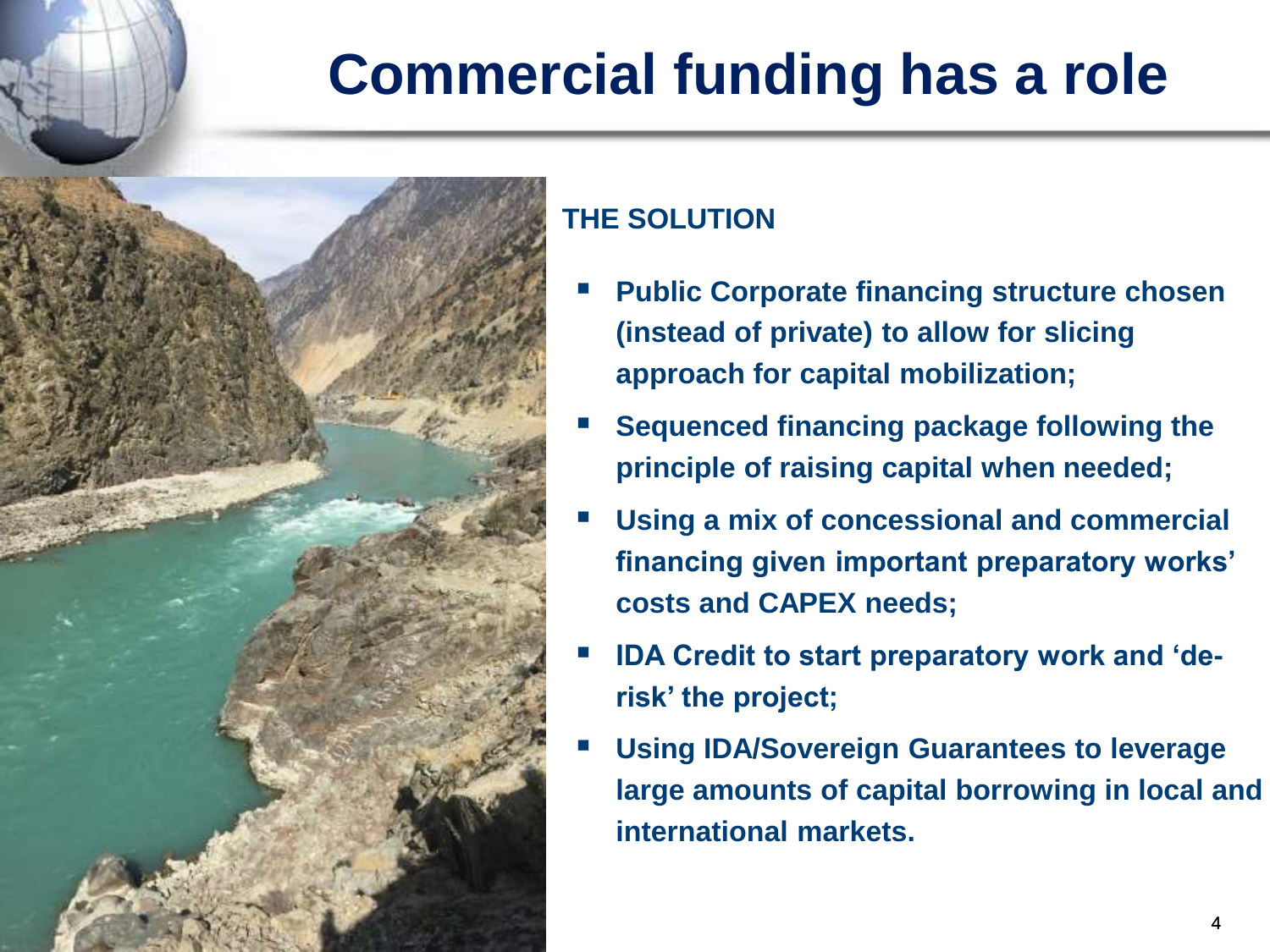## **Blended financing structure**